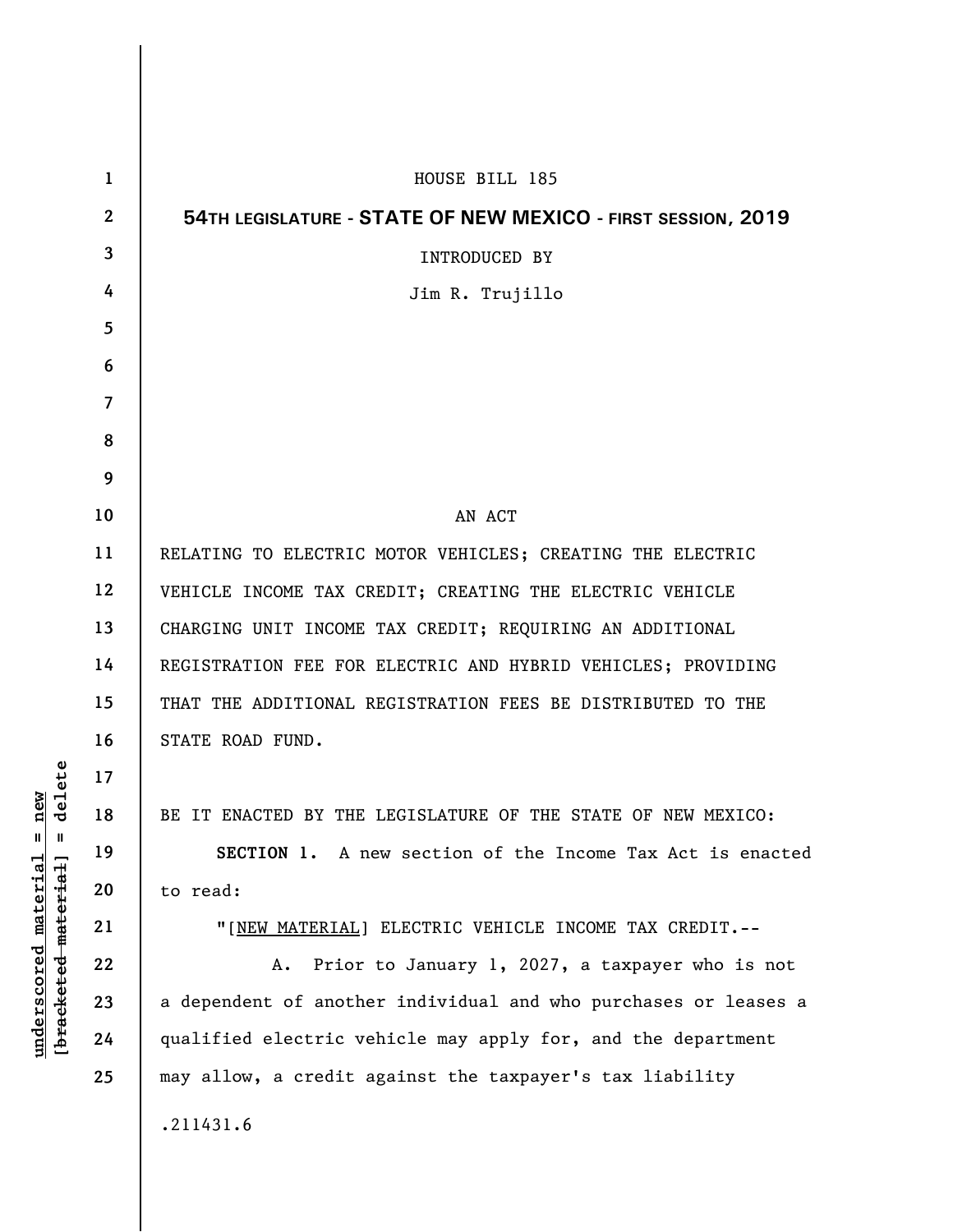**1 2 3 4**  imposed pursuant to the Income Tax Act in an amount provided in Subsection C of this section. The tax credit provided by this section may be referred to as the "electric vehicle income tax credit".

**5 6 7 8 9**  B. The purpose of the electric vehicle income tax credit is to encourage consumers to purchase or lease qualified electric vehicles that may help to decrease the presence of greenhouse gas, carbon monoxide and ozone precursor emissions in the environment.

**10 11 12 13 14**  C. The electric vehicle income tax credit shall not exceed two thousand five hundred dollars (\$2,500), except that a taxpayer who meets the following requirements shall be allowed a credit in the amount of three thousand five hundred dollars (\$3,500):

**15 16 17**  (1) a taxpayer who files as a single individual with an adjusted gross income of fifty thousand dollars (\$50,000) or less;

(2) a taxpayer who files as a married individual filing a separate return with an adjusted gross income of thirty-seven thousand five hundred dollars (\$37,500) or less; and

(3) a taxpayer who files as a head of household or surviving spouse, or taxpayers who file as married individuals filing a joint return, with an adjusted gross income of seventy-five thousand dollars (\$75,000) or less.

 $- 2 -$ 

.211431.6

 $\frac{1}{2}$  intereted material = delete **[bracketed material] = delete**  $underscored material = new$ **underscored material = new**

**18** 

**19** 

**20** 

**21** 

**22** 

**23** 

**24**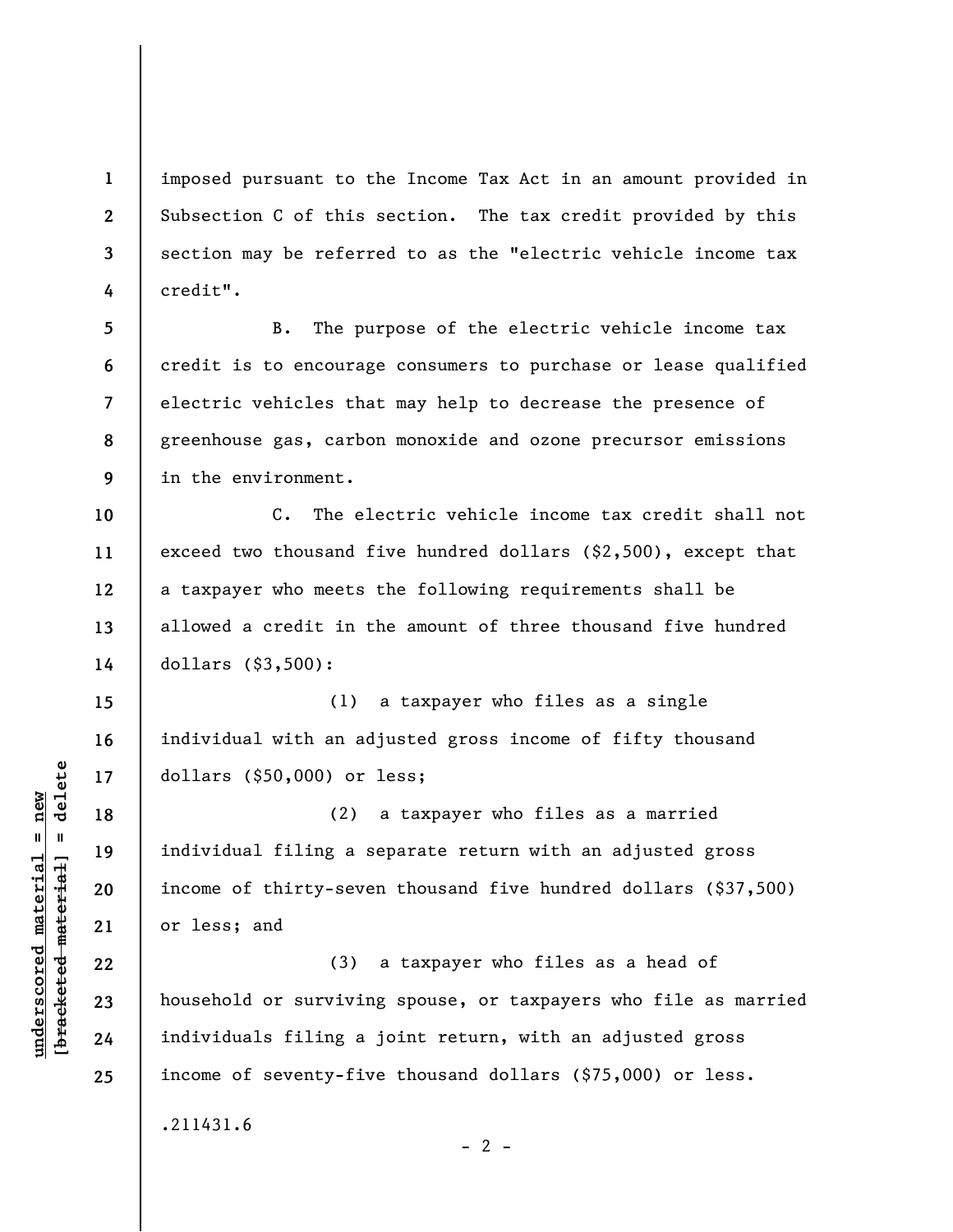D. Subject to the limitation in Subsection E of this section, a taxpayer may claim the electric vehicle income tax credit provided in this section for each taxable year in which the taxpayer:

(1) purchases a qualified electric vehicle; or (2) begins a new lease with a term of at least two years for a qualified electric vehicle.

E. The aggregate amount of electric vehicle income tax credit claims that may be authorized for payment in any fiscal year is five million dollars (\$5,000,000). If a taxpayer submits a claim for a tax credit but is unable to receive the tax credit because the claims for the fiscal year exceed the limitation provided in this subsection, the taxpayer's claim shall be placed at the front of a queue of credit claimants for the subsequent fiscal year in the order of the date on which the credit was authorized for payment. Completed applications for the tax credit shall be considered in the order received by the department.

F. That portion of an electric vehicle income tax credit approved by the department that exceeds a taxpayer's income tax liability in the taxable year in which an electric vehicle income tax credit is claimed shall be refunded to the taxpayer.

G. Married individuals filing separate returns for a taxable year for which they could have filed a joint return .211431.6  $-3 -$ 

 $\frac{1}{2}$  of  $\frac{1}{2}$  and  $\frac{1}{2}$  and  $\frac{1}{2}$  and  $\frac{1}{2}$  and  $\frac{1}{2}$  and  $\frac{1}{2}$  and  $\frac{1}{2}$  and  $\frac{1}{2}$  and  $\frac{1}{2}$  and  $\frac{1}{2}$  and  $\frac{1}{2}$  and  $\frac{1}{2}$  and  $\frac{1}{2}$  and  $\frac{1}{2}$  and  $\frac{1}{2}$  an **[bracketed material] = delete**  $underscored$  material = new **underscored material = new**

**24 25** 

**1** 

**2** 

**3** 

**4** 

**5** 

**6** 

**7** 

**8** 

**9** 

**10** 

**11** 

**12** 

**13** 

**14** 

**15** 

**16** 

**17** 

**18** 

**19** 

**20** 

**21** 

**22**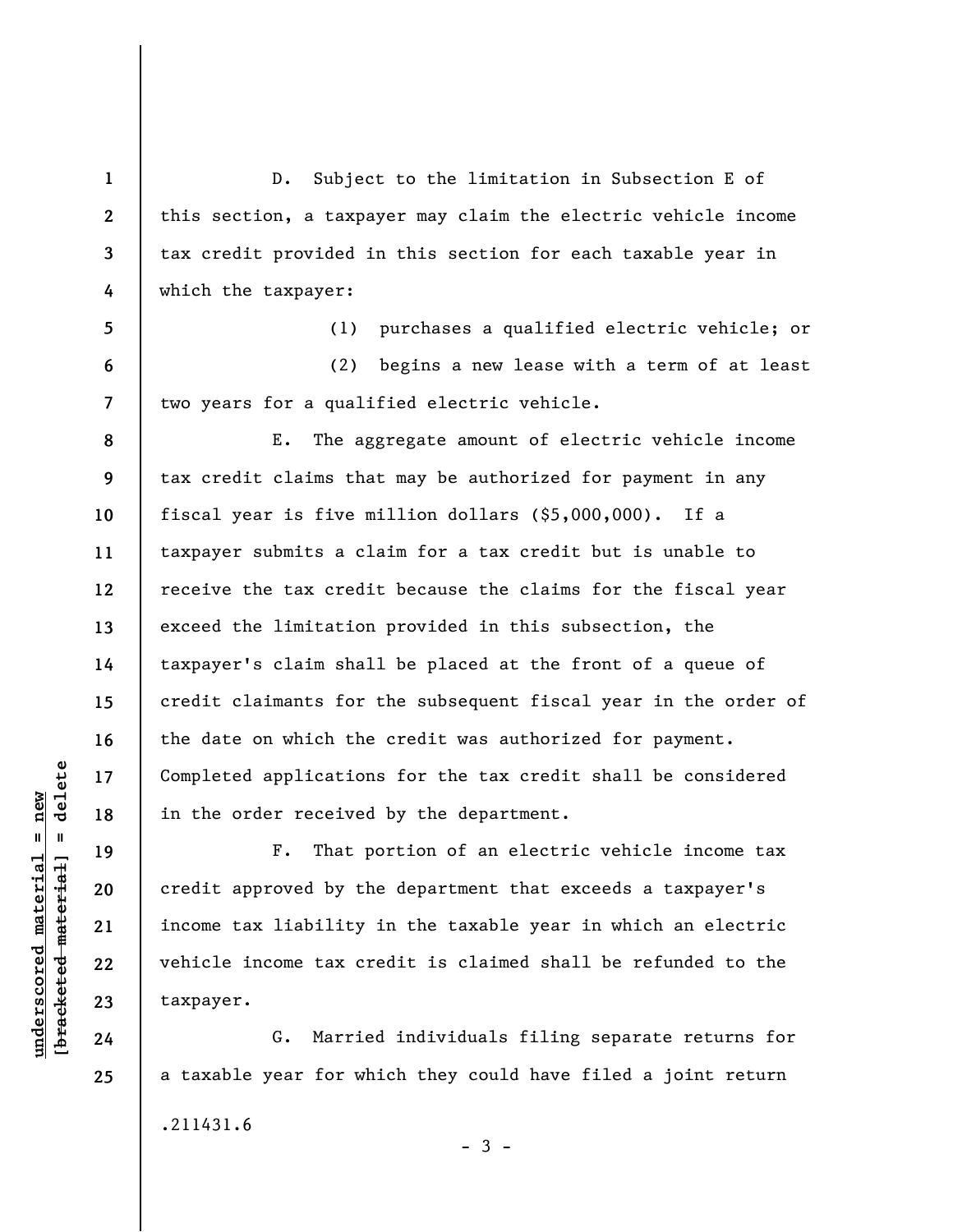may each claim only one-half of the electric vehicle income tax credit that would have been claimed on a joint return.

H. A taxpayer may be allocated the right to claim an electric vehicle income tax credit in proportion to the taxpayer's ownership interest if the taxpayer owns an interest in a business entity that is taxed for federal income tax purposes as a partnership or limited liability company and that business entity has met all of the requirements to be eligible for the tax credit. The total tax credit claimed by all members of the partnership or limited liability company shall not exceed the allowable tax credit pursuant to Subsection C of this section.

I. A taxpayer shall submit to the department information required by the department with respect to the purchase or lease of a qualified electric vehicle by the taxpayer during the taxable year for which the electric vehicle income tax credit is claimed.

J. A taxpayer allowed an electric vehicle income tax credit shall report the amount of the tax credit to the department on a form and in a manner required by the department.

K. The department shall compile an annual report on the electric vehicle income tax credit that shall include the number of taxpayers approved by the department to receive the tax credit, the aggregate amount of tax credits approved and

- 4 -

.211431.6

 $\frac{1}{2}$  intereted material = delete **[bracketed material] = delete**  $underscored material = new$ **underscored material = new**

**1** 

**2** 

**3** 

**4** 

**5** 

**6** 

**7** 

**8** 

**9** 

**10** 

**11** 

**12** 

**13** 

**14** 

**15** 

**16** 

**17** 

**18** 

**19** 

**20** 

**21** 

**22** 

**23** 

**24**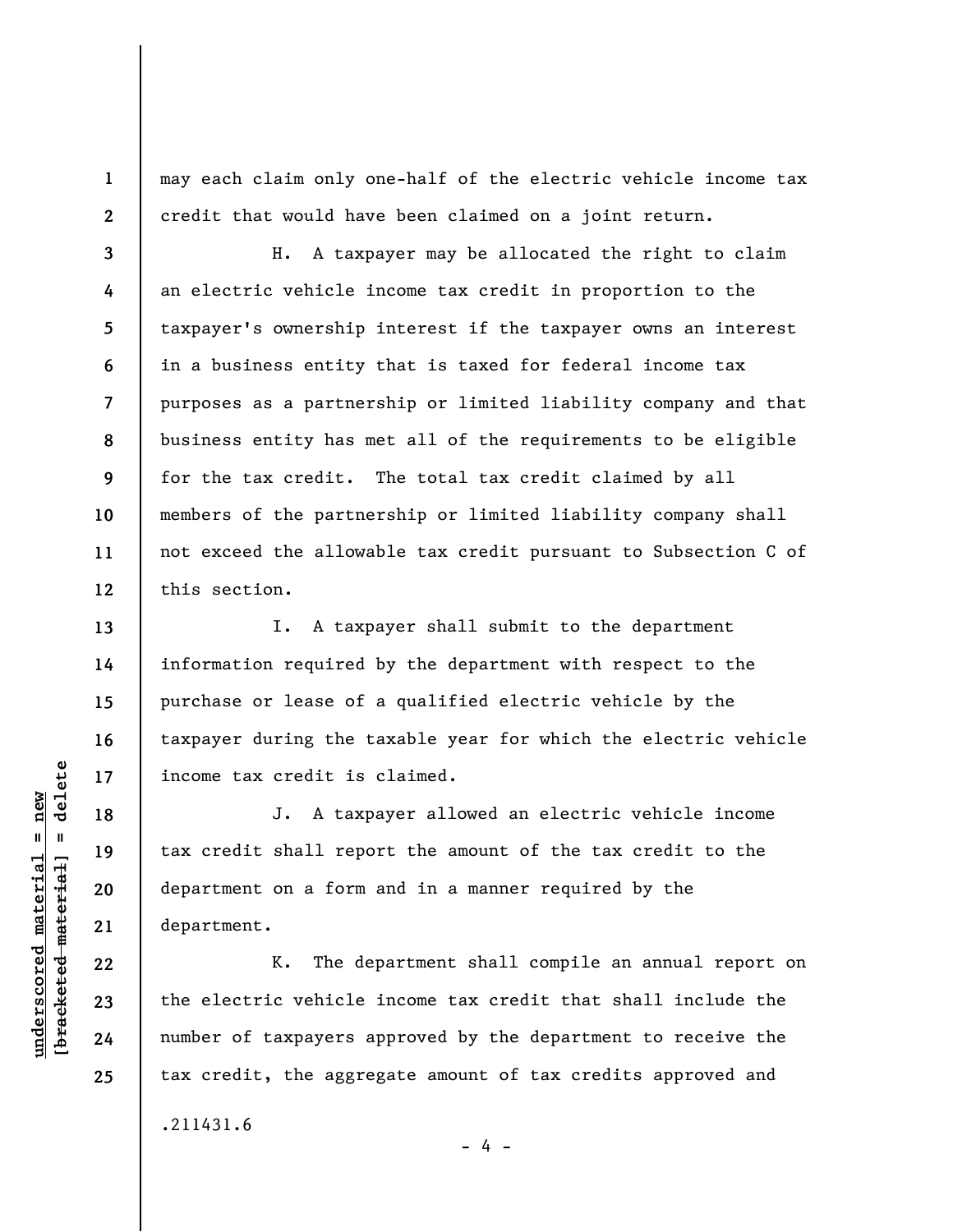**1 2 3 4 5 6 7 8 9 10 11 12 13 14 15 16 17 18 19 20 21 22 23 24 25**  any other information necessary to evaluate the tax credit. The department shall compile and present the annual report to the revenue stabilization and tax policy committee and the legislative finance committee with an analysis of the cost of the tax credit. L. As used in this section: (1) "plug-in hybrid electric vehicle" means a vehicle that uses both an internal combustion engine and an electric motor, has a battery pack that holds at least six kilowatt-hours and is capable of operation without the use of the internal combustion engine for an all-electric range of at least fifteen miles; and (2) "qualified electric vehicle" means a new motor vehicle or new plug-in hybrid electric vehicle with four wheels that: (a) is made by a manufacturer; (b) is manufactured primarily for use on public streets, roads or highways; (c) has not been modified from the original manufacturer specifications; (d) has a purchase price of forty-eight thousand dollars (\$48,000) or less, before any taxes are imposed; (e) is rated at not less than two thousand two hundred pounds unloaded base weight and not more .211431.6  $- 5 -$ 

 $\frac{1}{2}$  intereted material = delete **[bracketed material] = delete**  $underscored material = new$ **underscored material = new**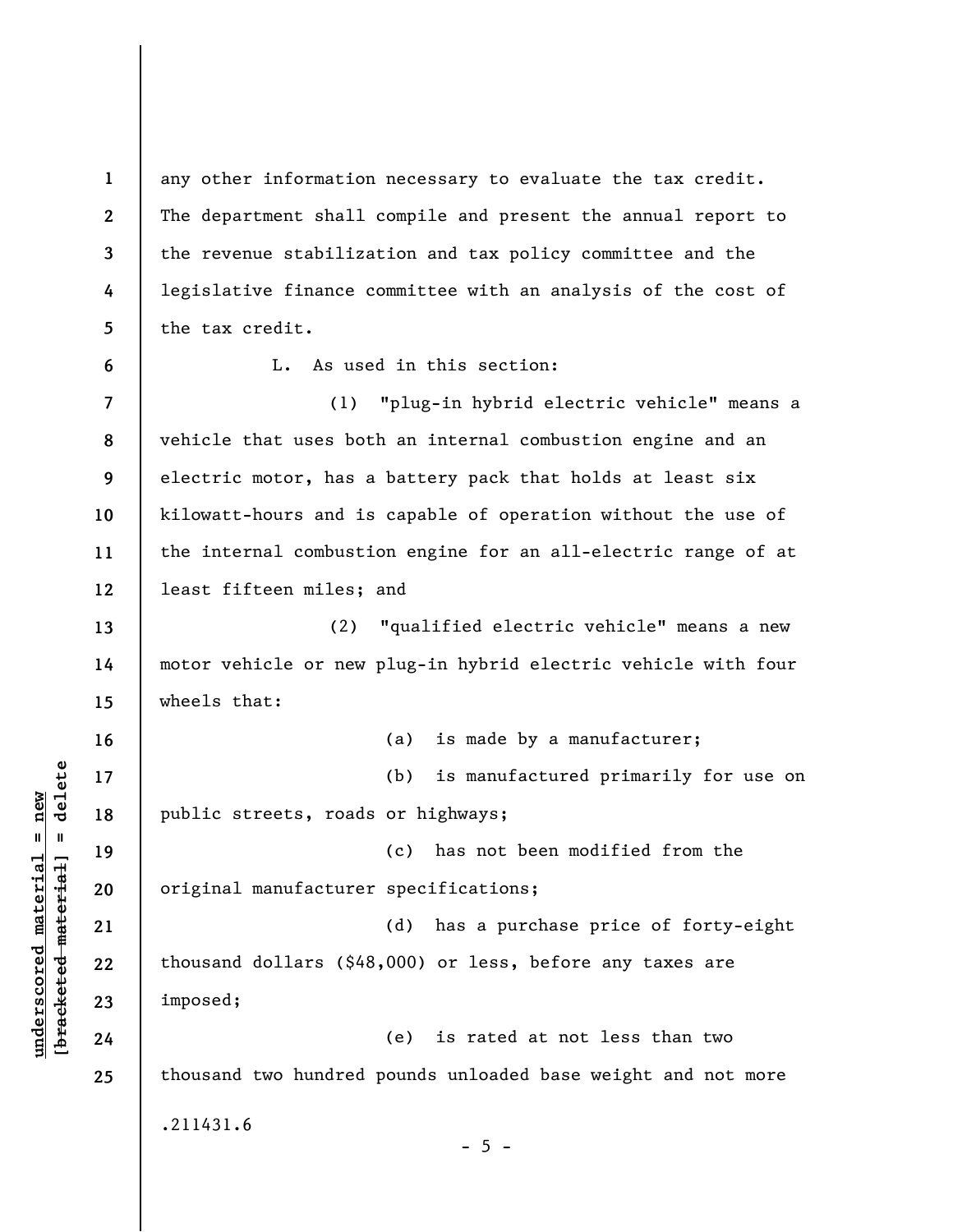**1 2 3 4 5 6 7 8 9 10 11 12 13 14 15 16 17 18 19 20 21 22 23 24 25**  than eight thousand five hundred pounds unloaded base weight; (f) has a maximum speed capability of at least sixty-five miles per hour; and (g) is propelled to a significant extent by an electric motor that draws electricity from a battery that: 1) has a capacity of not less than four kilowatt-hours; and 2) is capable of being recharged from an external source of electricity." **SECTION 2.** A new section of the Income Tax Act is enacted to read: "[NEW MATERIAL] ELECTRIC VEHICLE CHARGING UNIT INCOME TAX CREDIT.-- A. Prior to January 1, 2027, a taxpayer who is not a dependent of another individual and who purchases and installs an electric vehicle charging unit may apply for, and the department may allow, a credit against the taxpayer's tax liability imposed pursuant to the Income Tax Act. The tax credit provided by this section may be referred to as the "electric vehicle charging unit income tax credit". B. The electric vehicle charging unit income tax credit shall not exceed three hundred dollars (\$300) or the cost to purchase and install an electric vehicle charging unit, whichever is less. C. The department may allow a maximum annual aggregate of five hundred thousand dollars (\$500,000) in .211431.6  $- 6 -$ 

 $\frac{1}{2}$  intereted material = delete **[bracketed material] = delete**  $underscored material = new$ **underscored material = new**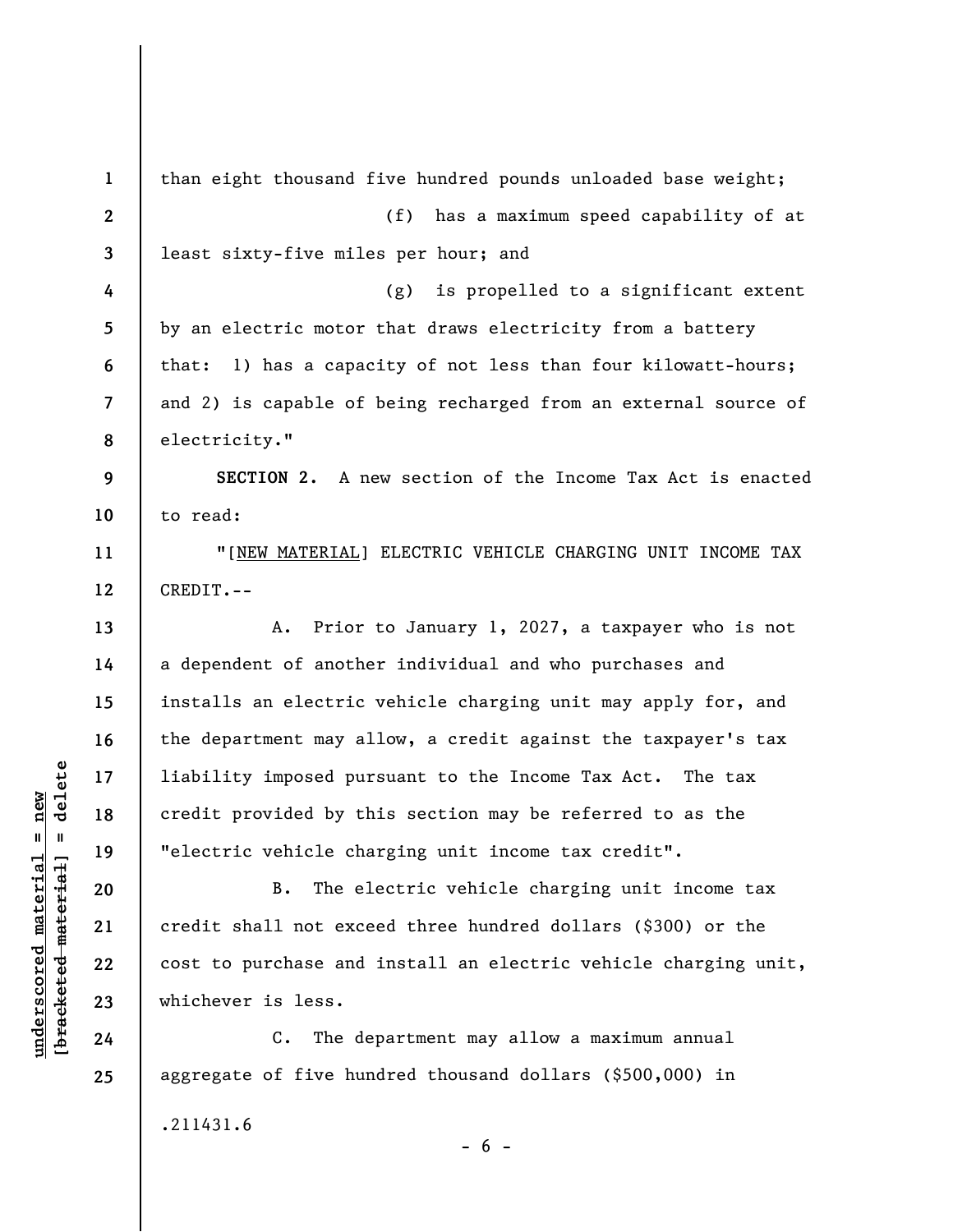**1 2 3**  electric vehicle charging unit income tax credits per fiscal year. Completed applications for a tax credit shall be considered in the order received by the department.

**4 5 6 7 8 9 10 11**  D. A taxpayer may claim an electric vehicle charging unit income tax credit for the taxable year in which the taxpayer purchases and installs an electric vehicle charging unit. To receive an electric vehicle charging unit income tax credit, a taxpayer shall submit an application to the department on forms and in the manner prescribed by the department; provided that a completed application shall include:

(1) a receipt for the purchase of an electric vehicle charging unit; and

(2) a copy of the data sheet that specifies the connector type, plug type, voltage and current of the purchased electric vehicle charging unit.

E. That portion of an electric vehicle charging unit income tax credit that exceeds a taxpayer's income tax liability in the taxable year in which an electric vehicle charging unit income tax credit is claimed shall be refunded to the taxpayer.

F. Married individuals filing separate returns for a taxable year for which they could have filed a joint return may each claim only one-half of the electric vehicle charging unit income tax credit that would have been claimed on a joint

- 7 -

.211431.6

 $b$ racketed material] = delete **[bracketed material] = delete**  $underscored material = new$ **underscored material = new**

**12** 

**13** 

**14** 

**15** 

**16** 

**17** 

**18** 

**19** 

**20** 

**21** 

**22** 

**23** 

**24**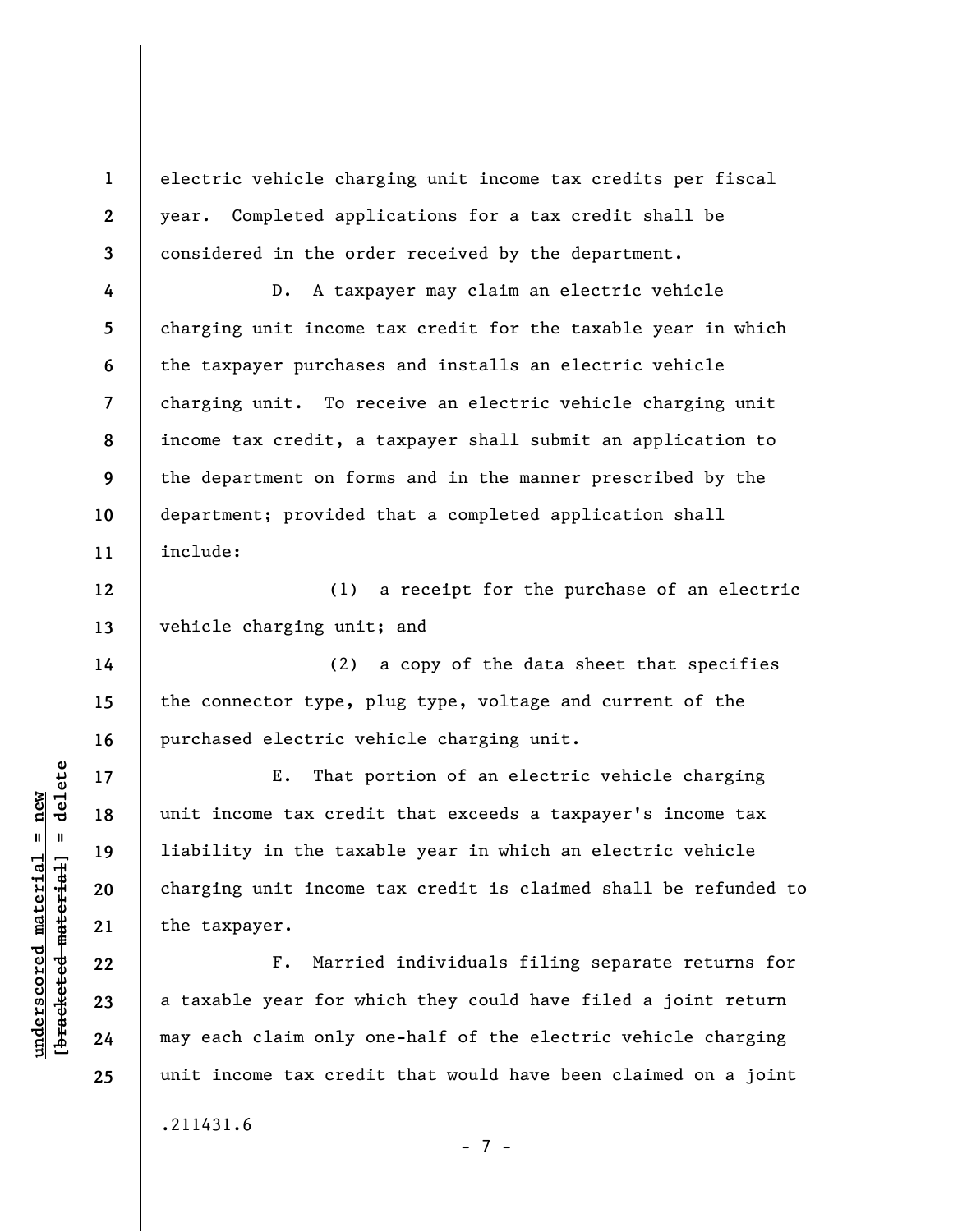return.

**1** 

**12** 

**13** 

**14** 

**15** 

**16** 

**17** 

**18** 

**19** 

**20** 

**21** 

**22** 

**23** 

**24** 

**25** 

**2 3 4 5 6 7 8 9 10 11**  G. A taxpayer may be allocated the right to claim an electric vehicle charging unit income tax credit in proportion to the taxpayer's ownership interest if the taxpayer owns an interest in a business entity that is taxed for federal income tax purposes as a partnership or limited liability company and that business entity has met all of the requirements to be eligible for the tax credit. The total tax credit claimed by all members of the partnership or limited liability company shall not exceed the allowable tax credit pursuant to Subsection B of this section.

H. A taxpayer allowed a tax credit pursuant to this section shall report the amount of the tax credit to the department in a manner required by the department.

I. The department shall compile an annual report on the electric vehicle charging unit income tax credit that shall include the number of taxpayers approved by the department to receive the tax credit, the aggregate amount of tax credits approved and any other information necessary to evaluate the effectiveness of the tax credit. The department shall present the annual report to the revenue stabilization and tax policy committee and the legislative finance committee with an analysis of the effectiveness and cost of the tax credit and whether the tax credit is performing the purpose for which it was created.

.211431.6

delete **[bracketed material] = delete**  $underscored material = new$ **underscored material = new**  $[breaked$  material =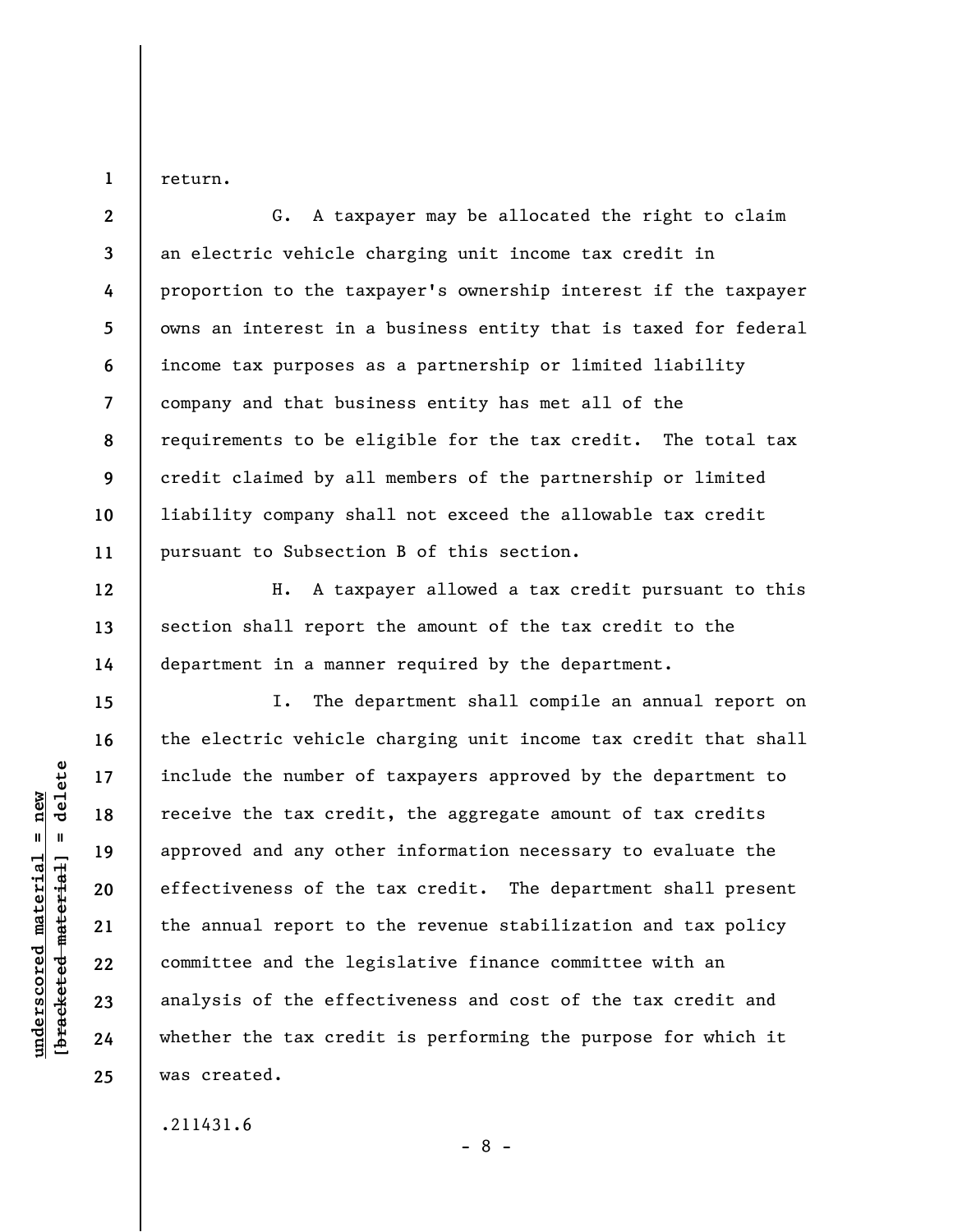**1 2 3 4 5 6 7 8 9 10 11 12 13 14 15 16 17 18 19 20 21 22 23 24 25**  J. As used in this section, "electric vehicle charging unit" means a wall-mounted or pedestal-style device that: (1) is used to provide electricity to an electric vehicle; (2) is designed to create a connection between an electric grid and the electric vehicle; (3) communicates with the electric vehicle's control system to ensure that electricity flows at an appropriate voltage and current level; and (4) is installed on residential property located in the state that is a single-family dwelling." **SECTION 3.** A new section of the Motor Vehicle Code is enacted to read: "[NEW MATERIAL] ADDITIONAL REGISTRATION FEE--ELECTRIC AND HYBRID VEHICLES.-- A. For registration of vehicles subject to the registration fees imposed by Section 66-6-2 NMSA 1978, there is imposed an additional annual fee of twenty-five dollars (\$25.00) for which an electric vehicle is registered. B. For registration of vehicles subject to the registration fees imposed by Section 66-6-2 NMSA 1978, there is imposed an additional fee of fifteen dollars (\$15.00) for which a plug-in hybrid electric vehicle is registered. C. All fees collected pursuant to this section .211431.6 - 9 -

 $b$ racketed material] = delete **[bracketed material] = delete**  $underscored material = new$ **underscored material = new**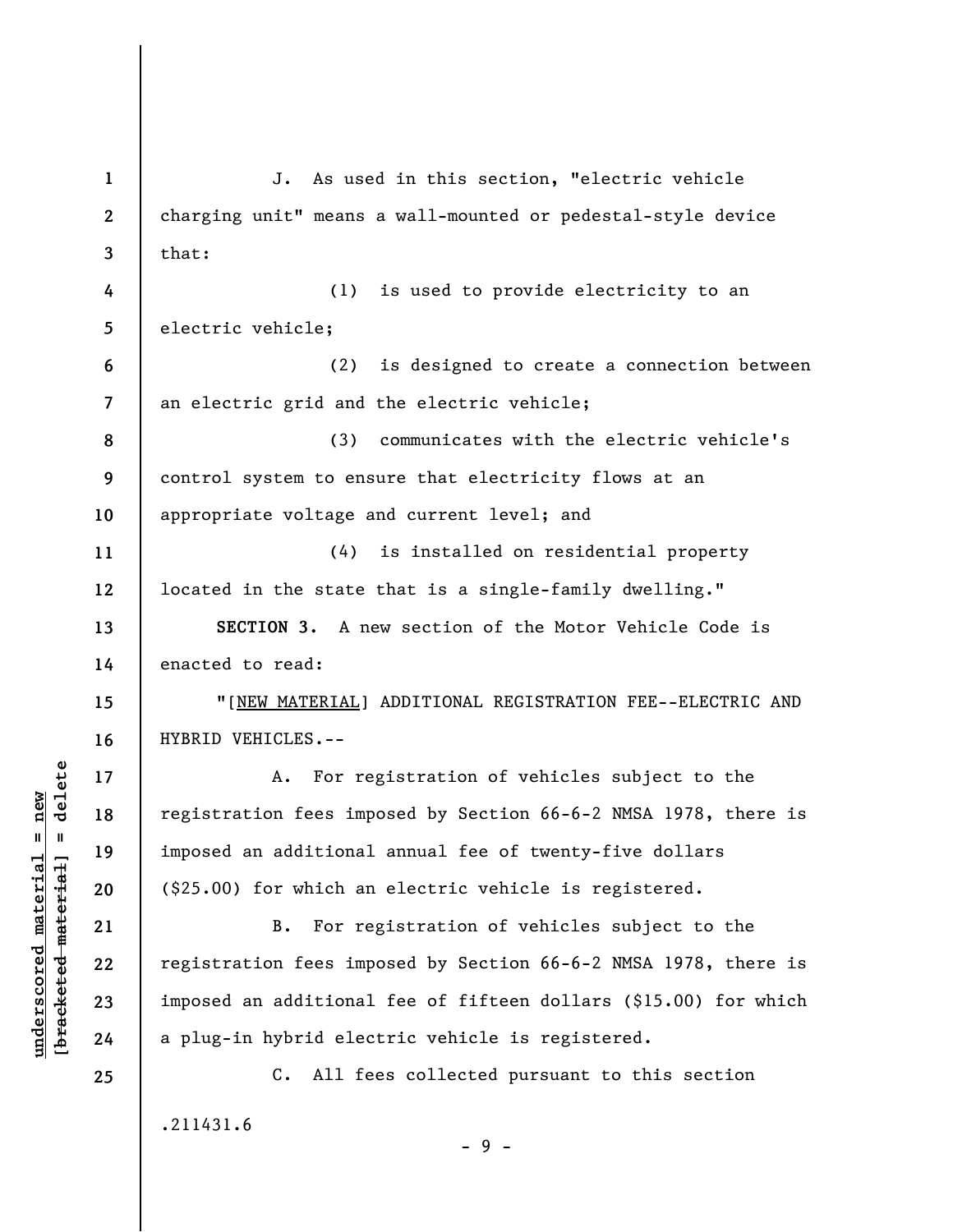**1 2 3 4 5 6 7 8 9 10 11 12 13 14 15 16 17 18 19 20 21 22 23 24 25**  shall be paid to the state treasurer to the credit of the motor vehicle suspense fund with distribution in accordance with Section 66-6-23 NMSA 1978. D. As used in this section: (1) "electric vehicle" means a new motor vehicle with four wheels that: (a) is made by a manufacturer; (b) is manufactured primarily for use on public streets, roads or highways; (c) has not been modified from the original manufacturer specifications; (d) has a purchase price of forty-eight thousand dollars (\$48,000) or less, before any taxes are imposed; (e) is rated at not less than two thousand two hundred pounds unloaded base weight and not more than eight thousand five hundred pounds unloaded base weight; (f) has a maximum speed capability of at least sixty-five miles per hour; and (g) is propelled to a significant extent by an electric motor that draws electricity from a battery that: 1) has a capacity of not less than six kilowatt-hours; and 2) is capable of being recharged from an external source of electricity; and (2) "plug-in hybrid electric vehicle" means a .211431.6  $-10 -$ 

**underscored material = new [bracketed material] = delete**

 $\frac{1}{2}$  of  $\frac{1}{2}$  and  $\frac{1}{2}$  and  $\frac{1}{2}$  and  $\frac{1}{2}$  and  $\frac{1}{2}$  and  $\frac{1}{2}$  and  $\frac{1}{2}$  and  $\frac{1}{2}$  and  $\frac{1}{2}$  and  $\frac{1}{2}$  and  $\frac{1}{2}$  and  $\frac{1}{2}$  and  $\frac{1}{2}$  and  $\frac{1}{2}$  and  $\frac{1}{2}$  an  $underscored material = new$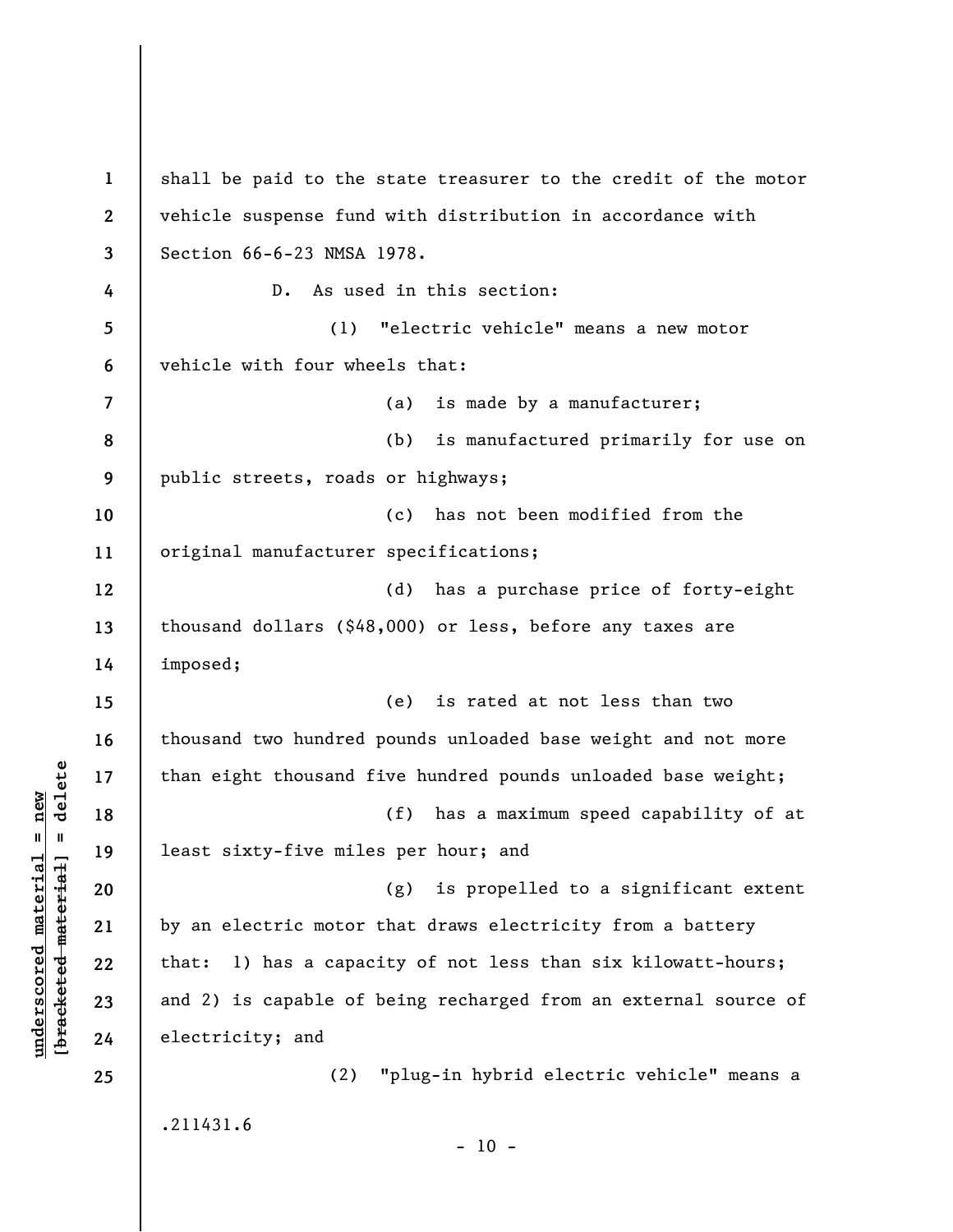new vehicle that uses both an internal combustion engine and an electric motor, has a battery pack that holds at least six kilowatt-hours and is capable of operation without the use of the internal combustion engine for an all-electric range of at least fifteen miles."

**SECTION 4.** Section 66-6-23 NMSA 1978 (being Laws 1978, Chapter 35, Section 358, as amended) is amended to read: "66-6-23. DISPOSITION OF FEES.--

A. After the necessary disbursements for refunds and other purposes have been made, the money remaining in the motor vehicle suspense fund, except for remittances received within the previous two months that are unidentified as to source or disposition, shall be distributed as follows:

(1) to each municipality, county or fee agent operating a motor vehicle field office:

(a) an amount equal to six dollars (\$6.00) per driver's license and five dollars (\$5.00) per identification card or motor vehicle or motorboat registration or title transaction performed;

(b) for each such agent determined by the secretary pursuant to Section 66-2-16 NMSA 1978 to have performed ten thousand or more transactions in the preceding fiscal year, other than a class A county with a population exceeding three hundred thousand or a municipality with a population exceeding three hundred thousand that has been

.211431.6

 $\frac{1}{2}$  intereted material = delete **[bracketed material] = delete**  $underscored material = new$ **underscored material = new**

**1** 

**2** 

**3** 

**4** 

**5** 

**6** 

**7** 

**8** 

**9** 

**10** 

**11** 

**12** 

**13** 

**14** 

**15** 

**16** 

**17** 

**18** 

**19** 

**20** 

**21** 

**22** 

**23** 

**24** 

**25** 

- 11 -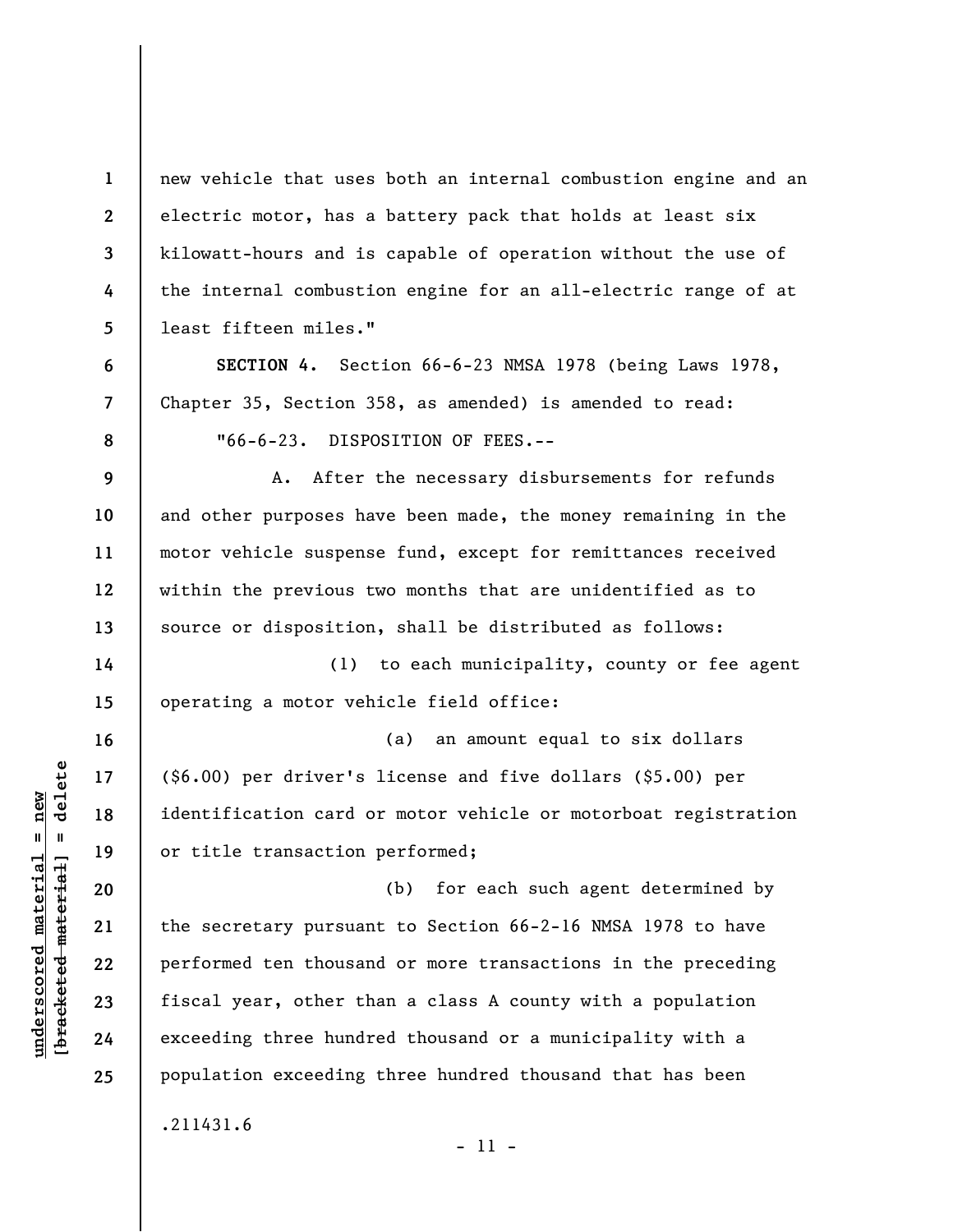designated as an agent pursuant to Section 66-2-14.1 NMSA 1978, an amount equal to one dollar (\$1.00) in addition to the amount distributed pursuant to Subparagraph (a) of this paragraph for each driver's license, identification card, motor vehicle registration, motorboat registration or title transaction performed; and

**7 8 9 10 11 12 13**  (c) to each military installation designated as a fee agent pursuant to Section 66-2-14.1 NMSA 1978, an amount equal to one dollar fifty cents (\$1.50) in addition to the amount distributed pursuant to Subparagraph (a) of this paragraph for each administrative service fee remitted by the military installation to the department pursuant to Subsection A of Section 66-2-16 NMSA 1978;

(2) to each municipality or county, other than a class A county with a population exceeding three hundred thousand or a municipality with a population exceeding three hundred thousand that has been designated as an agent pursuant to Section 66-2-14.1 NMSA 1978, operating a motor vehicle field office, an amount equal to one dollar fifty cents (\$1.50) for each administrative service fee remitted by that county or municipality to the department pursuant to the provisions of Subsection A of Section 66-2-16 NMSA 1978;

(3) to the state road fund:

 $- 12 -$ 

(a) an amount equal to the fees collected pursuant to Sections 66-7-413 and 66-7-413.4 NMSA

.211431.6

 $\frac{1}{2}$  intereted material = delete **[bracketed material] = delete**  $underscored material = new$ **underscored material = new**

**1** 

**2** 

**3** 

**4** 

**5** 

**6** 

**14** 

**15** 

**16** 

**17** 

**18** 

**19** 

**20** 

**21** 

**22** 

**23** 

**24**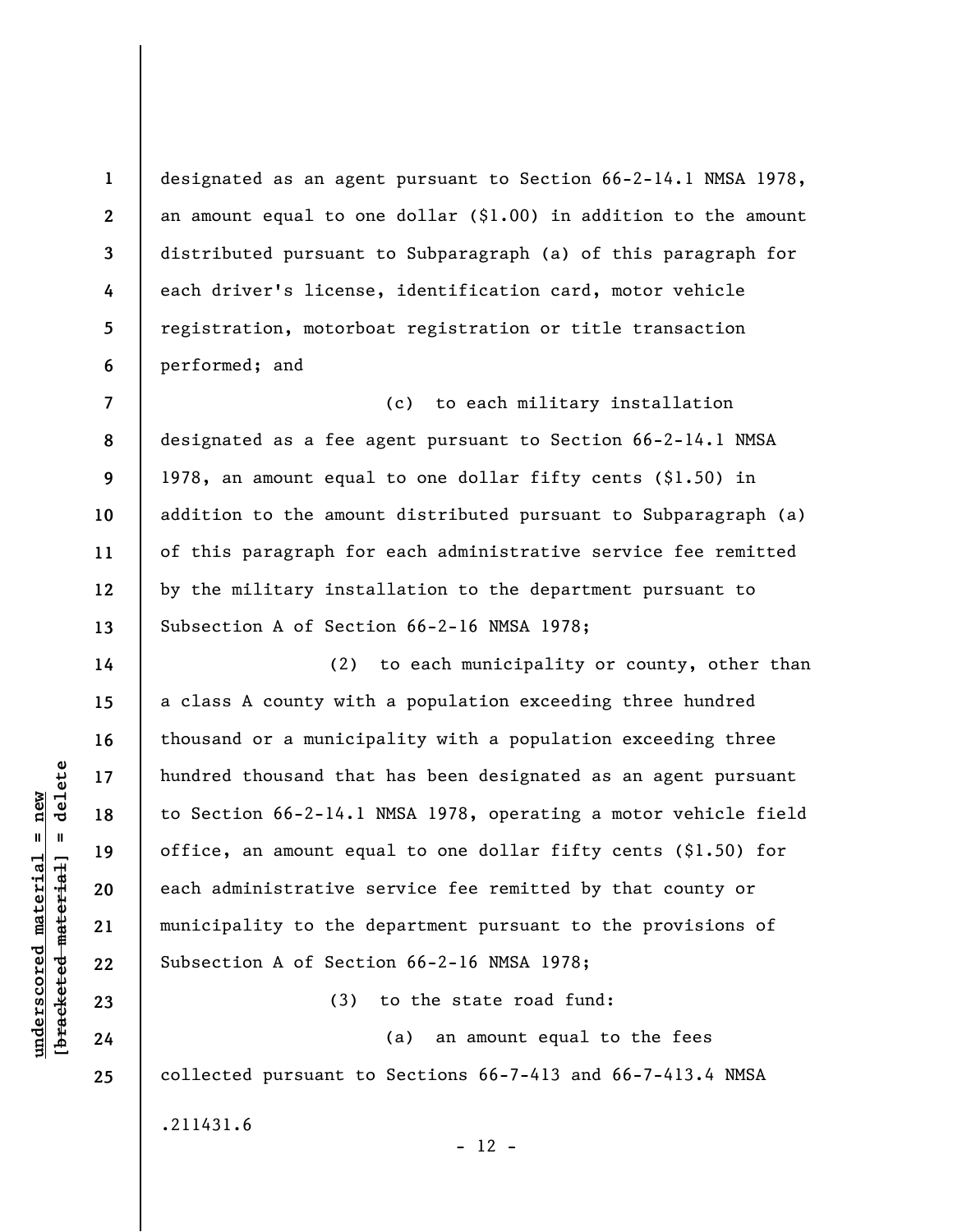**1 2 3 4 5 6 7 8 9 10 11 12 13 14 15 16 17 18 19 20 21 22 23 24 25**  1978; (b) an amount equal to the fee collected pursuant to Section 66-3-417 NMSA 1978; (c) the remainder of each driver's license fee collected by the department employees from an applicant to whom a license is granted after deducting from the driver's license fee the amount of the distribution authorized in Paragraph (1) of this subsection with respect to that collected driver's license fee; [and] (d) an amount equal to fifty percent of the fees collected pursuant to Section 66-6-19 NMSA 1978; and (e) the amount collected pursuant to Section 3 of this 2019 act; (4) to the local governments road fund, the amount of the fees collected pursuant to Subsection B of Section 66-5-33.1 NMSA 1978 and the remainder of the fees collected pursuant to Subsection A of Section 66-5-408 NMSA 1978; (5) to the department: (a) any amounts reimbursed to the department pursuant to Subsection D of Section 66-2-14.1 NMSA 1978; (b) an amount equal to two dollars (\$2.00) of each motorcycle registration fee collected pursuant to Section 66-6-1 NMSA 1978; .211431.6  $- 13 -$ 

**underscored material = new [bracketed material] = delete**

 $\frac{1}{2}$  of  $\frac{1}{2}$  and  $\frac{1}{2}$  and  $\frac{1}{2}$  and  $\frac{1}{2}$  and  $\frac{1}{2}$  and  $\frac{1}{2}$  and  $\frac{1}{2}$  and  $\frac{1}{2}$  and  $\frac{1}{2}$  and  $\frac{1}{2}$  and  $\frac{1}{2}$  and  $\frac{1}{2}$  and  $\frac{1}{2}$  and  $\frac{1}{2}$  and  $\frac{1}{2}$  an  $underscored material = new$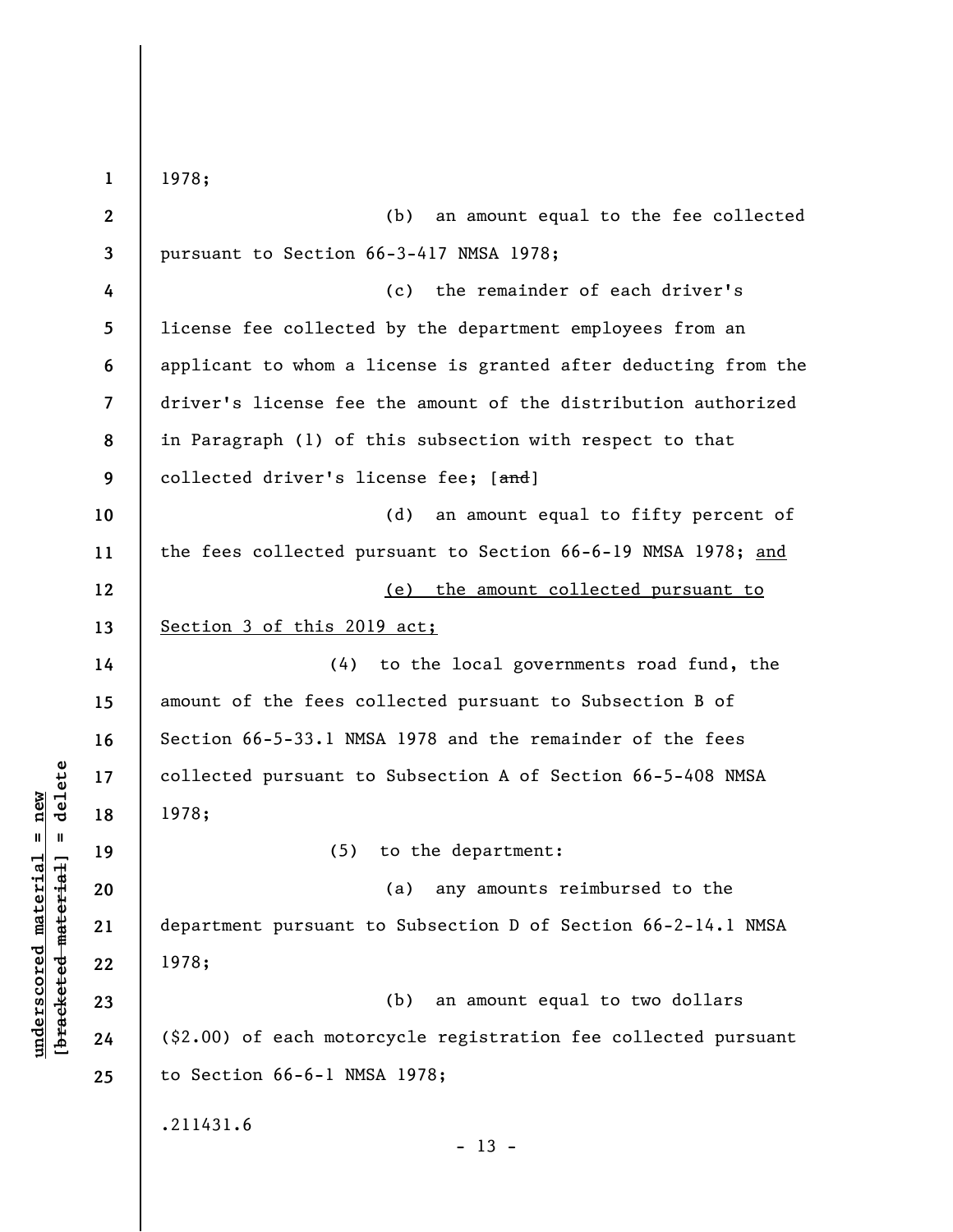**1 2 3 4 5 6 7 8 9 10 11 12 13 14 15 16 17 18 19 20 21 22 23 24 25**  (c) an amount equal to the fees provided for in Subsection D of Section 66-2-7 NMSA 1978, Subsection E of Section 66-2-16 NMSA 1978, Subsections K and L of Section 66-3-6 NMSA 1978 other than the administrative fee, Subsection C of Section 66-5-44 NMSA 1978 and Subsection B of Section 66-5-408 NMSA 1978; (d) the amounts due to the department for the manufacture and issuance of a special registration plate collected pursuant to the section of law authorizing the issuance of the specialty plate; (e) an amount equal to the registration fees collected pursuant to Section 66-6-6.1 NMSA 1978 for the purposes of enforcing the provisions of the Mandatory Financial Responsibility Act and for creating and maintaining a multilanguage noncommercial driver's license testing program; and after those purposes are met, the balance of the registration fees shall be distributed to the department to defray the costs of operating the [motor vehicle] division; (f) an amount equal to fifty cents (\$.50) for each administrative fee remitted to the department by a county or municipality operating a motor vehicle field office pursuant to Subsection A of Section 66-2-16 NMSA 1978; (g) an amount equal to one dollar twenty-five cents (\$1.25) for each administrative fee collected by the department or any of its agents other than a county or .211431.6  $- 14 -$ 

 $\frac{1}{2}$  of  $\frac{1}{2}$  and  $\frac{1}{2}$  and  $\frac{1}{2}$  and  $\frac{1}{2}$  and  $\frac{1}{2}$  and  $\frac{1}{2}$  and  $\frac{1}{2}$  and  $\frac{1}{2}$  and  $\frac{1}{2}$  and  $\frac{1}{2}$  and  $\frac{1}{2}$  and  $\frac{1}{2}$  and  $\frac{1}{2}$  and  $\frac{1}{2}$  and  $\frac{1}{2}$  an **[bracketed material] = delete**  $underscored material = new$ **underscored material = new**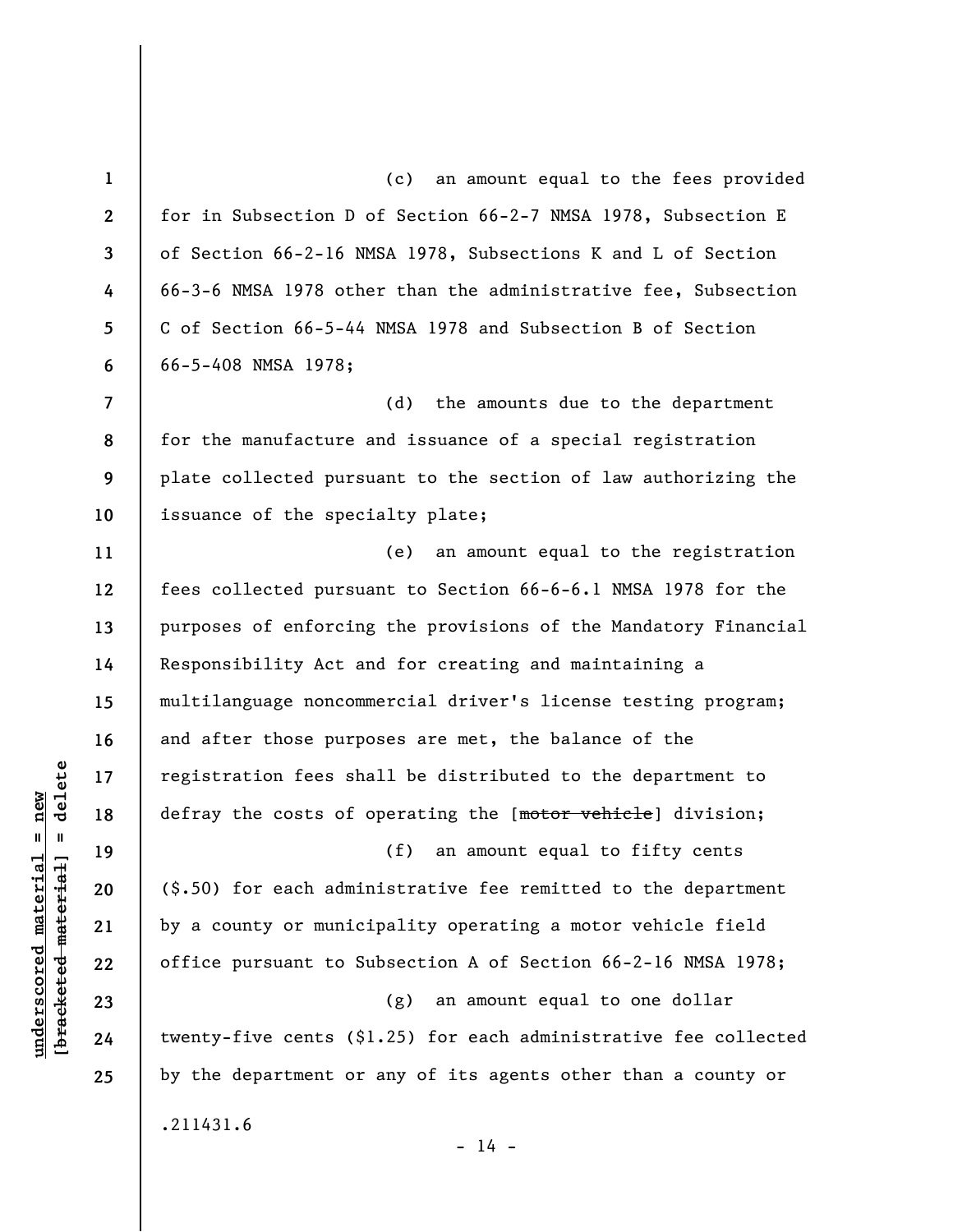municipality operating a motor vehicle field office pursuant to Subsection A of Section 66-2-16 NMSA 1978; and

**3 4 5 6 7 8 9 10 11 12**  (h) an amount equal to the royalties or other consideration paid by commercial users of databases of motor vehicle-related records of the department pursuant to Subsection C of Section 14-3-15.1 NMSA 1978 for the purpose of defraying the costs of maintaining databases of motor vehiclerelated records of the department; and after that purpose is met, the balance of the royalties and other consideration shall be distributed to the department to defray the costs of operating the [motor vehicle] division or for use pursuant to Subsection F of Section 66-6-13 NMSA 1978;

(6) to each New Mexico institution of higher education, an amount equal to that part of the fees distributed pursuant to Paragraph (2) of Subsection D of Section 66-3-416 NMSA 1978 proportionate to the number of special registration plates issued in the name of the institution to all such special registration plates issued in the name of all institutions;

(7) to the armed forces veterans license fund, the amount to be distributed pursuant to Paragraph (2) of Subsection E of Section 66-3-419 NMSA 1978;

(8) to the children's trust fund, the amount to be distributed pursuant to Paragraph (2) of Subsection D of Section 66-3-420 NMSA 1978;

 $- 15 -$ 

.211431.6

 $\frac{1}{2}$  intereted material = delete **[bracketed material] = delete**  $underscored material = new$ **underscored material = new**

**1** 

**2** 

**13** 

**14** 

**15** 

**16** 

**17** 

**18** 

**19** 

**20** 

**21** 

**22** 

**23** 

**24**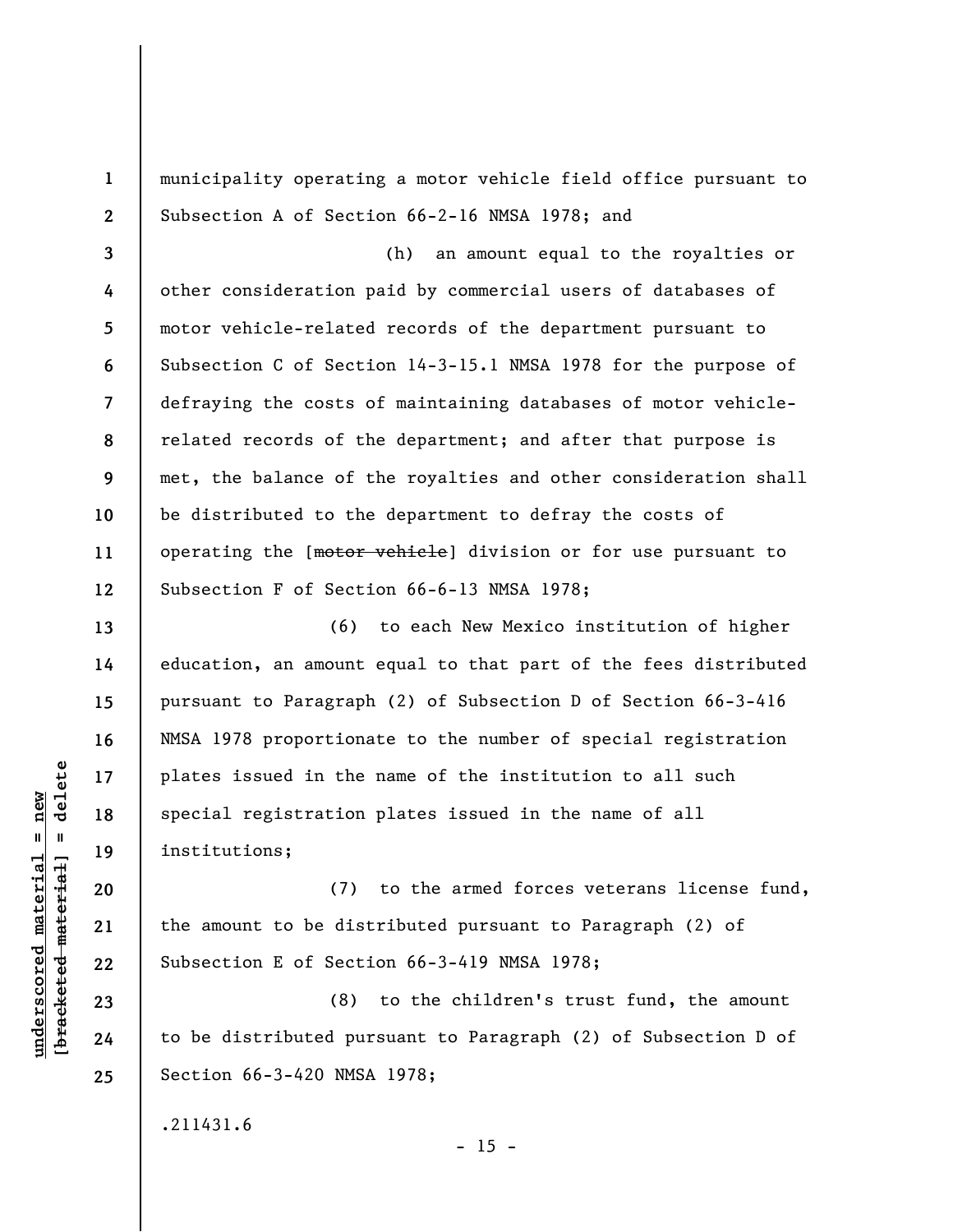**1 2 3 4 5 6 7 8 9 10 11 12 13 14 15 16 17 18 19 20 21 22 23 24 25**  (9) to the department of transportation, an amount equal to the fees collected pursuant to Section 66-5-35 NMSA 1978; (10) to the state equalization guarantee distribution made annually pursuant to the general appropriation act, an amount equal to one hundred percent of the driver safety fee collected pursuant to Subsection D of Section 66-5-44 NMSA 1978; (11) to the motorcycle training fund, two dollars (\$2.00) of each motorcycle registration fee collected pursuant to Section 66-6-1 NMSA 1978; (12) to the recycling and illegal dumping fund: (a) fifty cents  $(\hat{\xi}, 50)$  of the tire recycling fee collected pursuant to the provisions of Section 66-6-1 NMSA 1978; (b) fifty cents (\$.50) of each of the tire recycling fees collected pursuant to the provisions of Sections 66-6-2 and 66-6-4 NMSA 1978; and (c) twenty-five cents (\$.25) of each of the tire recycling fees collected pursuant to Sections 66-6-5 and 66-6-8 NMSA 1978; (13) to the highway infrastructure fund: (a) fifty cents  $(\hat{\xi}, 50)$  of the tire recycling fee collected pursuant to the provisions of Section .211431.6  $- 16 -$ 

**underscored material = new [bracketed material] = delete**

 $\frac{1}{2}$  intereted material = delete  $underscored material = new$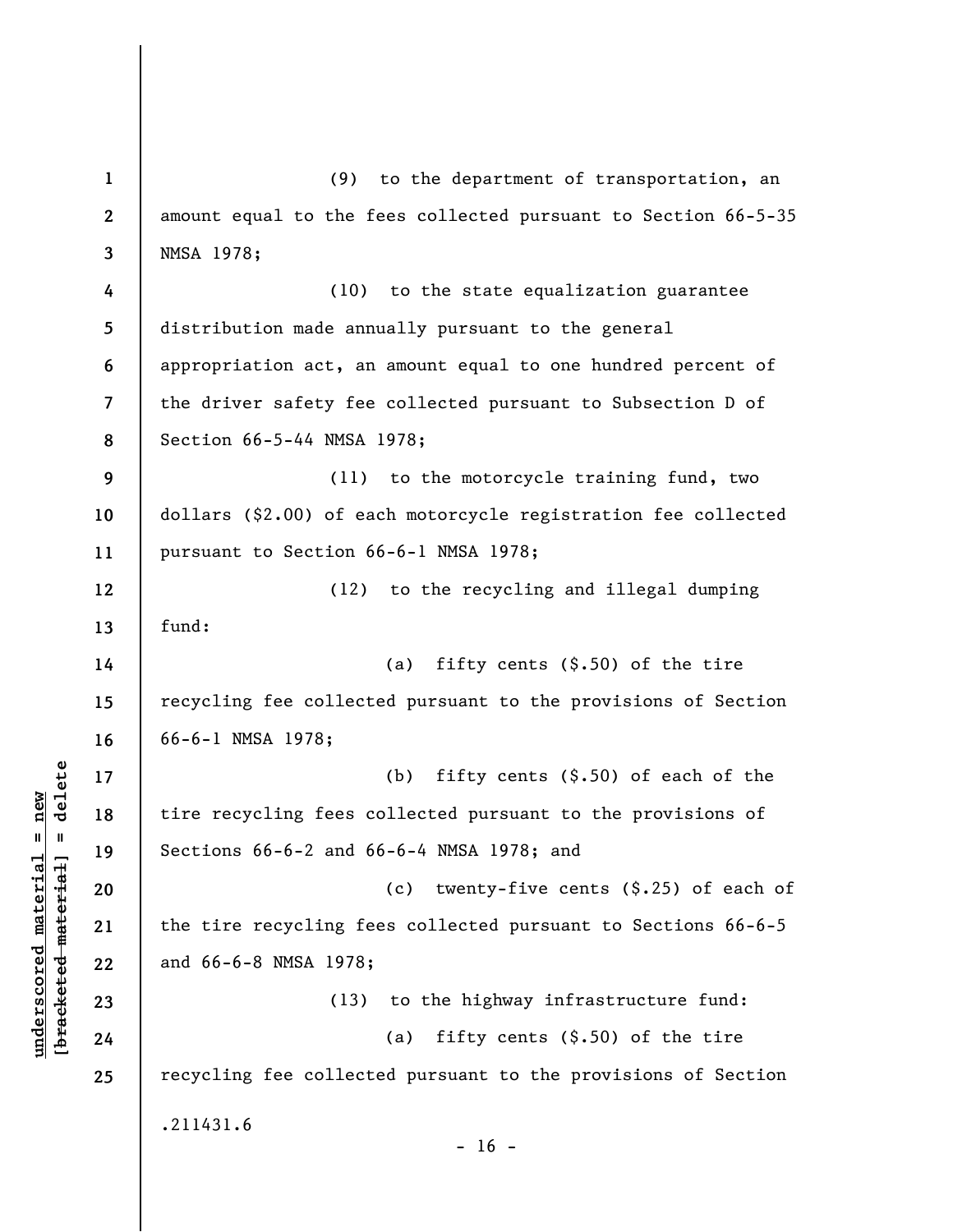**1**  66-6-1 NMSA 1978;

**2 3 4 5 6 7 8 9 10 11 12 13 14 15 16 17 18 19 20 21 22 23 24**  (b) one dollar (\$1.00) of each of the tire recycling fees collected pursuant to the provisions of Sections 66-6-2 and 66-6-4 NMSA 1978; and (c) twenty-five cents (\$.25) of each of the tire recycling fees collected pursuant to Sections 66-6-5 and 66-6-8 NMSA 1978; (14) to each county, an amount equal to fifty percent of the fees collected pursuant to Section 66-6-19 NMSA 1978 multiplied by a fraction, the numerator of which is the total mileage of public roads maintained by the county and the denominator of which is the total mileage of public roads maintained by all counties in the state; (15) to the litter control and beautification fund, an amount equal to the fees collected pursuant to Section 66-6-6.2 NMSA 1978; (16) to the local government division of the department of finance and administration, an amount equal to the fees collected pursuant to Section 66-3-424.3 NMSA 1978 for distribution to each county to support animal control spaying and neutering programs in an amount proportionate to the number of residents of that county who have purchased pet care special registration plates pursuant to Section 66-3-424.3 NMSA 1978; and

.211431.6

**25** 

**underscored material = new [bracketed material] = delete**

 $\frac{1}{2}$  of  $\frac{1}{2}$  and  $\frac{1}{2}$  and  $\frac{1}{2}$  and  $\frac{1}{2}$  and  $\frac{1}{2}$  and  $\frac{1}{2}$  and  $\frac{1}{2}$  and  $\frac{1}{2}$  and  $\frac{1}{2}$  and  $\frac{1}{2}$  and  $\frac{1}{2}$  and  $\frac{1}{2}$  and  $\frac{1}{2}$  and  $\frac{1}{2}$  and  $\frac{1}{2}$  an  $underscored material = new$ 

(17) to the Cumbres and Toltec scenic railroad

- 17 -